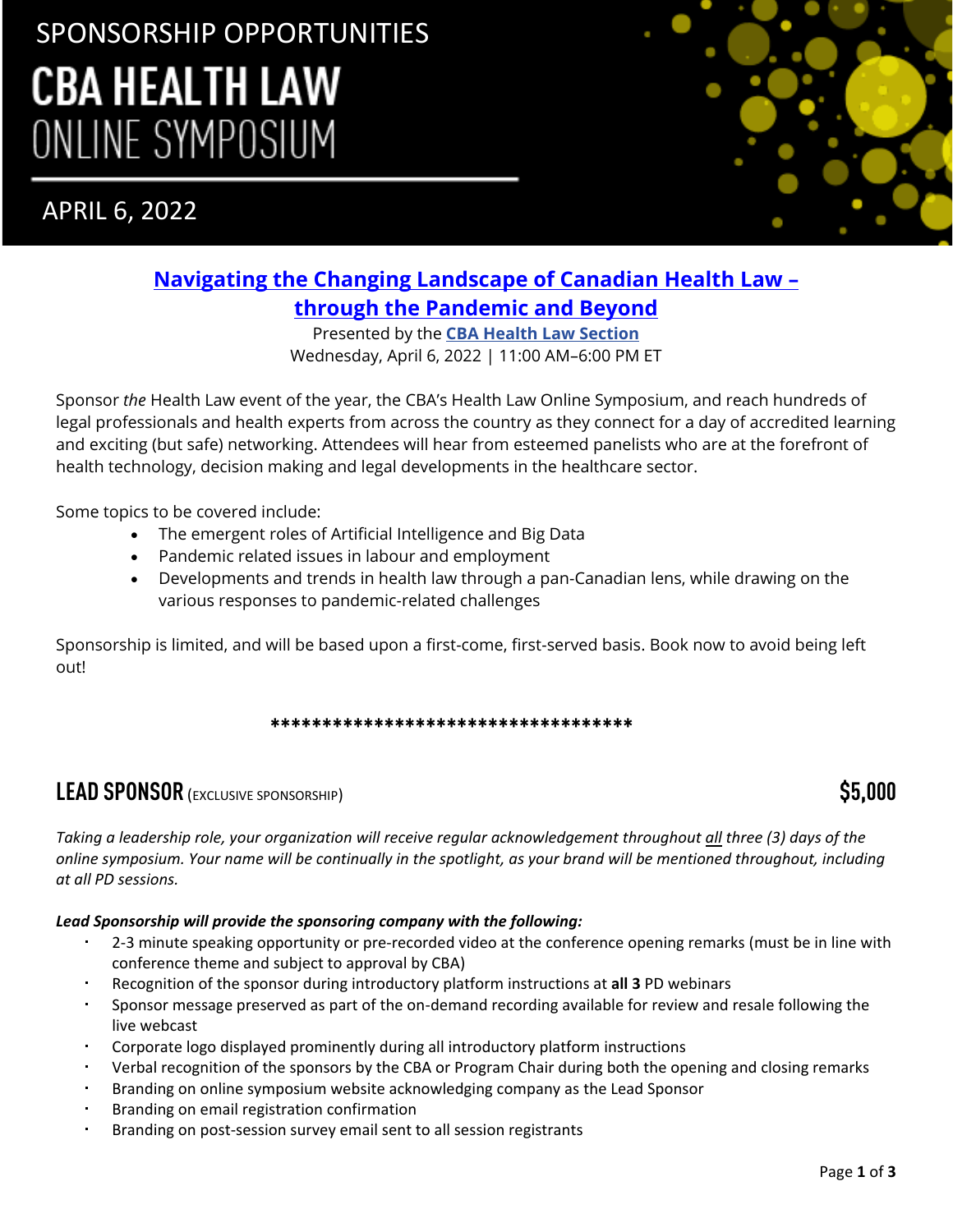# SPONSORSHIP OPPORTUNITIES **CBA HEALTH LAW** ONLINE SYMPOSIUM

# APRIL 6, 2022

# **VIRTUAL NETWORKING ACTIVITY**(EXCLUSIVE SPONSORSHIP) **\$2,500**

*At the core of any conference is the desire to connect with other delegates. The sponsor of the virtual networking activity*  will support registrants connecting with colleagues in free-flowing conversation in a moderated setting, via the safety of *their computer. The virtual social event is included in the cost of registration.* 

## *Sponsorship will provide the sponsoring company with the following:*

- 2-3 minute speaking opportunity or pre-recorded video at the beginning of the Networking session (must be in line with theme and subject to approval by CBA)
- Corporate logo displayed prominently during sponsor message
- Recognition by the Moderator at beginning and end of the Networking session
- Branding on online symposium website acknowledging company as a sponsor
- Branding on email registration confirmation
- Branding on post-session survey email sent to all session registrants
- This is your opportunity to enhance your sponsorship with a virtual takeaway! A virtual takeaway could include an online promotion via a link to your website or a contest.

# **PD SESSION SPONSOR** (3 SPONSORSHIPS AVAILABLE) **\$2,000**

*Professional development sessions are the core of any online symposium. Your participation as a PD session sponsor will showcase your support of this program, while giving you an interactive opportunity to promote your company and services during an exclusive PD session.*

### *Sponsorship will provide the sponsoring company with the following:*

- 2-3 minute speaking opportunity or pre-recorded video at the beginning of the selected PD session (must be in line with theme and subject to approval by CBA)
- Corporate logo displayed prominently during sponsor message
- Sponsor message preserved as part of the on-demand recording available for review and resale following the live webcast
- Recognition by the Moderator at beginning and end of the session
- Branding on online symposium website acknowledging company as a sponsor
- Branding on email registration confirmation
- Branding on post-session survey email sent to all session registrants